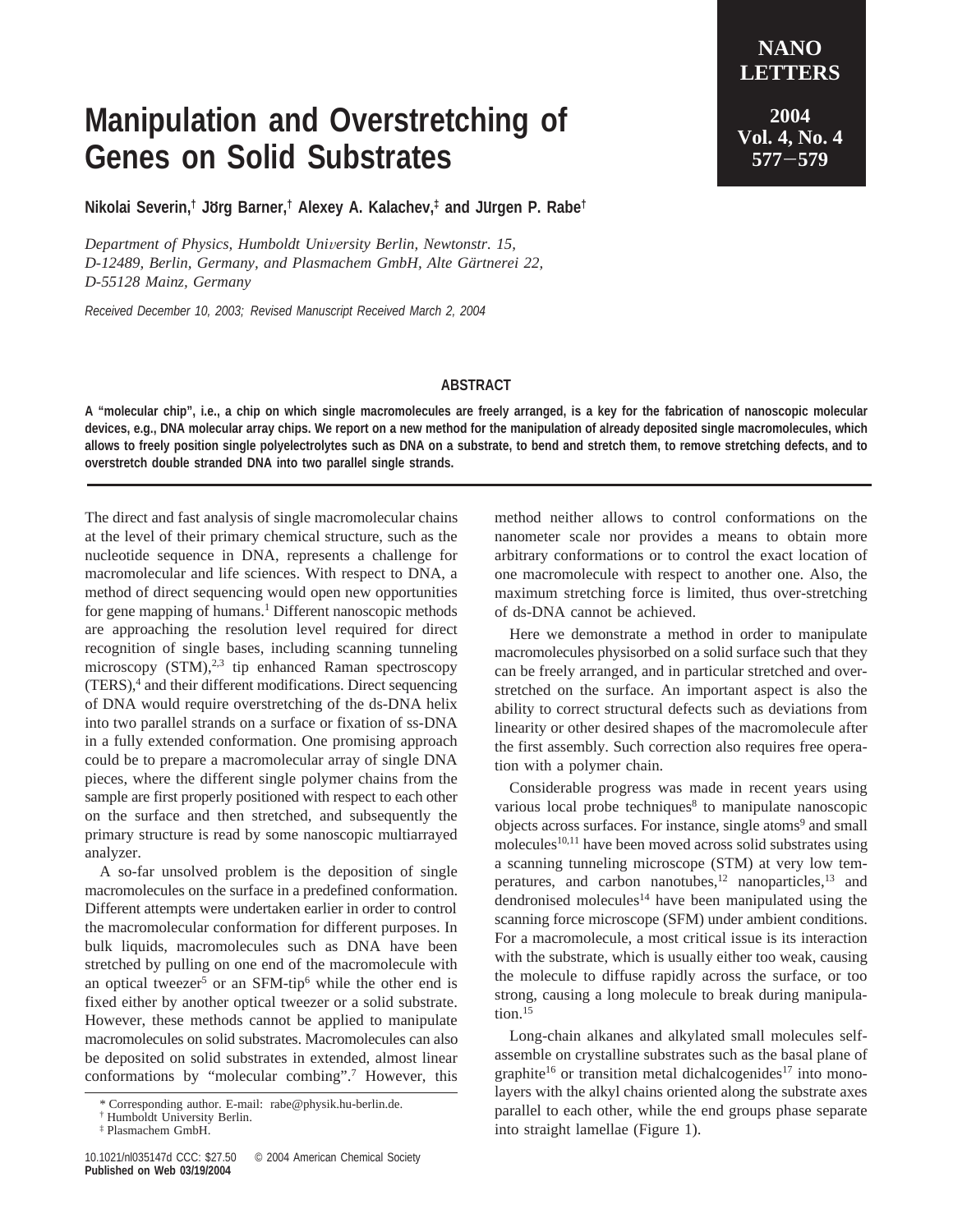

Figure 1. Schematic of a monolayer of alkane derivatives on graphite. Circles denote headgroups and arrows denote the crystallographically equivalent graphite axes with 3-fold symmetry.

These lamellae can serve as soft nanoscopic "rails". Rows of headgroups, which may be positively or negatively charged, are thereby separated by rows of hydrophobic alkyl chains. The chemical nature of the headgroups and the length of alkyl chains define a surface potential ripple, which may be used to orient single polymer molecules on a dry surface.<sup>18</sup> In the present work, monolayers or submonolayers of alkylderivatives on graphite or molybdenum disulfide were first prepared by spin coating from chloroform solution. Subsequently, polyelectrolytes were adsorbed from aqueous solution (milliQ purified water) by applying a droplet to the surface and then blowing it off with air. For instance, a positively charged polyelectrolyte (poly(allylamine hydrochloride) (PAH)) was adsorbed to fatty acid  $(CH_3(CH_2)_{17}$ -COOH) monolayers, while negatively charged polyelectrolytes (ss-, ds-DNA and poly(sodium 4-styrenesulfonate) (PSS)) were adsorbed to alkylamines  $(CH_3(CH_2)_nNH_2$ , with  $n = 11$  or 17). Figure 2 displays an SFM image of PSS macromolecules adsorbed to alkylamines with the main polymer chain oriented preferably along the alkylamine lamellae. Each macromolecule exhibits straight segments and occasional abrupt jumps from one lamella to another, reflecting the 3-fold symmetry of the lamellar arrangement. Contrary to the case of a pure graphite surface, the PSS molecules do not aggregate, and therefore almost every molecule can be traced from one end to the other. The adsorption behavior of the other investigated polyelectrolytes is similar. These results are attributed to the nanopatterned surface providing a potential ripple, along which the polymer orients.

At room temperature, any attempt to manipulate, with an SFM tip, polymers with a contour length beyond 200 nm on a graphite surface coated with a monolayer of  $CH_3$ - $(CH_2)_{17}R$  ( $R = COOH$  or NH<sub>2</sub>) led to breakage of the molecules. For the shorter alkyl chains, e.g.,  $CH<sub>3</sub>(CH<sub>2</sub>)<sub>11</sub>$ - $NH<sub>2</sub>$  with a bulk melting point of only 31 °C, we could not observe lamellae with the SFM, which may be due to an increased molecular mobility within the monolayer<sup>19</sup> and correspondingly to a lower 2D density. Still the polyelec-



**Figure 2.** SFM image of poly(sodium 4-styrenesulfonate) (PSS) on the basal plane of graphite modified with  $CH<sub>3</sub>(CH<sub>2</sub>)<sub>17</sub>NH<sub>2</sub>$ molecules, which form lamellae that can be readily visualized with tapping mode SFM. The periodic stripes with 3-fold symmetry are lamellae formed by the coating molecules, while the bright stripes are PSS molecules adsorbed along the lamellae. Imaging was performed by SFM in tapping mode using a multimode head (Digital Instruments Inc., Santa Barbara, Ca.) and Olympus microcantilevers with a typical resonance frequency of 300 kHz and a spring constant of 42 N/m.

trolyte molecules are adsorbed individually onto the substrate and still the 3-fold symmetry appeared. However, the length of the straight segments is reduced. Most interestingly, manipulation with the SFM tip allows to displace the whole molecule without its rupture, which we attribute to the softness of the short-chain monolayer near room temperature.

Figure 3a displays the image of four ds-plasmid DNA molecules (Mobitec GmbH, Göttingen) adsorbed to the modified substrate. From the digitized images, their contour lengths were determined as 792, 803, 812, and 859 nm, respectively, which is a little less than the expected 913 nm (corresponding to 2686 base pairs). We attribute the difference to the nonideally flat adsorption of some segments. Moreover, there are some short sections, where the double strand has separated into two single strands, which apparently are caused by the interaction with the substrate. To stretch subsequently two of the molecules with the SFM, the tip was brought into contact with the substrate and then moved from within a molecular ring outward in four directions as marked in Figure 3b. Subsequent imaging in the tapping mode reveals an increase of the contour lengths of these molecules to 1048 and 1114 nm, respectively, which is about 15 and 22% longer than the fully extended B-form ds-DNA. Figure 3c displays the same molecules stretched further into a triangular shape with contour lengths of 1131 and 1220 nm, corresponding to 24 and 33% overstretching, respectively. Note the sharp curvature at the upper right edge of the lowest triangle, which indicates a radius of curvature below the resolution of the image, i.e., below 3 nm. Also